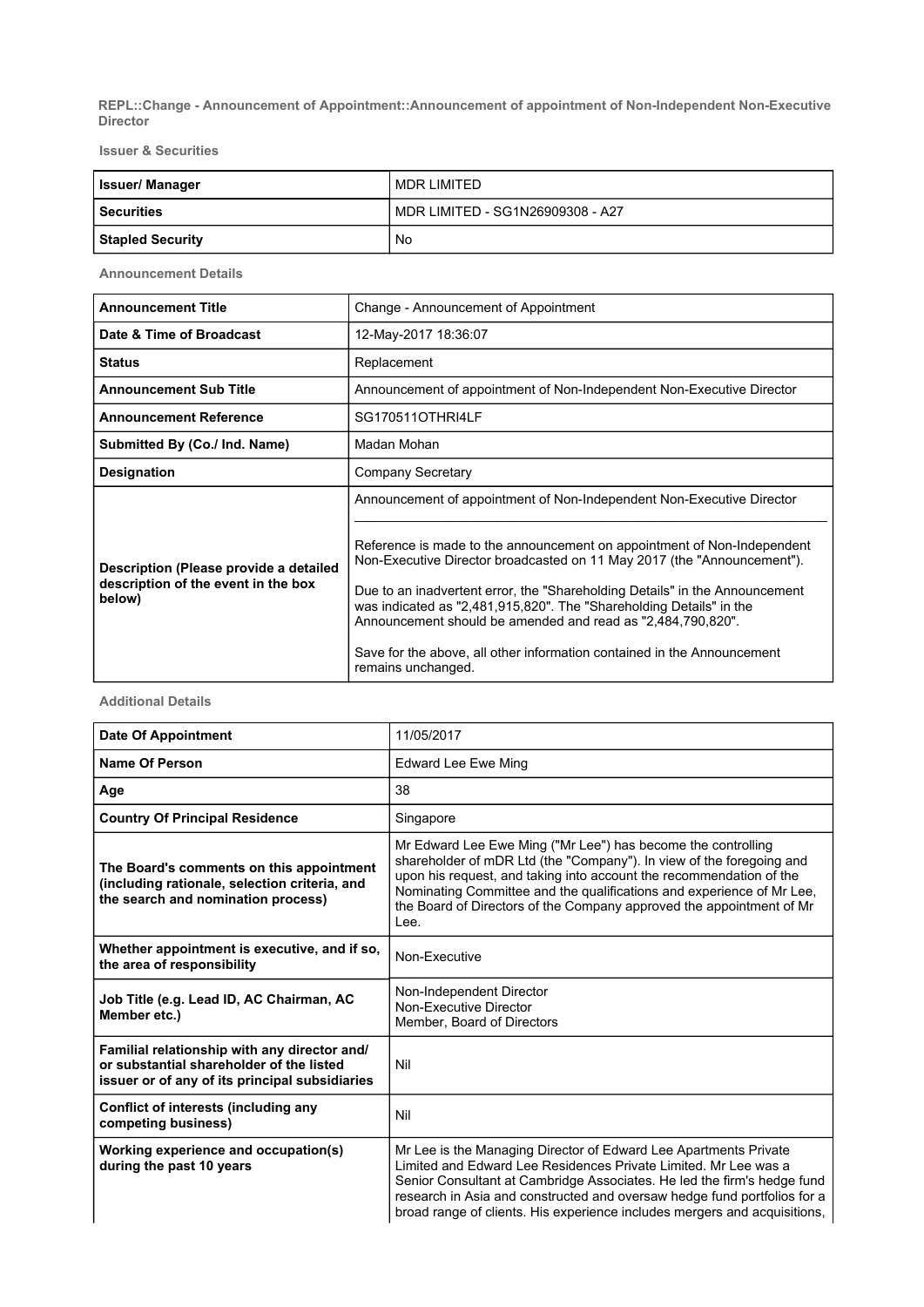|                                                                                                                                                                                                                                                                                                                                                                                                                                                                                                                                                                                                                                                                                     | equity capital markets, direct investments, initial public offerings, property<br>development and real estate management.                                                                                                                                                                                                                                                                                                                                     |  |  |
|-------------------------------------------------------------------------------------------------------------------------------------------------------------------------------------------------------------------------------------------------------------------------------------------------------------------------------------------------------------------------------------------------------------------------------------------------------------------------------------------------------------------------------------------------------------------------------------------------------------------------------------------------------------------------------------|---------------------------------------------------------------------------------------------------------------------------------------------------------------------------------------------------------------------------------------------------------------------------------------------------------------------------------------------------------------------------------------------------------------------------------------------------------------|--|--|
|                                                                                                                                                                                                                                                                                                                                                                                                                                                                                                                                                                                                                                                                                     | Prior to joining Cambridge Associates, Mr Lee was the Corporate<br>Finance Director of First World Capital. There, he managed the firm's<br>acquisitions and divestitures, strategic alliances/joint-ventures, and<br>restructuring exercises. He was also an Investment Banking Analyst at<br>Lehman Brothers, Inc. where he worked on mergers & acquisition, initial<br>public offering, and debt restructuring exercises in the South East Asia<br>region. |  |  |
|                                                                                                                                                                                                                                                                                                                                                                                                                                                                                                                                                                                                                                                                                     | Mr Lee received a Bachelor of Commerce in Accounting/Finance from<br>the University of Melbourne and was a Deacons Graham James Scholar<br>at the Melbourne Law School. He was also conferred the Spirit of<br>Enterprise Award in 2016.                                                                                                                                                                                                                      |  |  |
| Undertaking submitted to the listed issuer in<br>the form of Appendix 7.7 (Listing Rule 704<br>(7)) Or Appendix 7H (Catalist Rule 704(6))                                                                                                                                                                                                                                                                                                                                                                                                                                                                                                                                           | Yes                                                                                                                                                                                                                                                                                                                                                                                                                                                           |  |  |
| Shareholding interest in the listed issuer<br>and its subsidiaries?                                                                                                                                                                                                                                                                                                                                                                                                                                                                                                                                                                                                                 | Yes                                                                                                                                                                                                                                                                                                                                                                                                                                                           |  |  |
| <b>Shareholding Details</b>                                                                                                                                                                                                                                                                                                                                                                                                                                                                                                                                                                                                                                                         | 2,484,790,820                                                                                                                                                                                                                                                                                                                                                                                                                                                 |  |  |
| # These fields are not applicable for announcements of appointments pursuant to Listing Rule 704 (9) or Catalist<br>Rule 704 (8).                                                                                                                                                                                                                                                                                                                                                                                                                                                                                                                                                   |                                                                                                                                                                                                                                                                                                                                                                                                                                                               |  |  |
|                                                                                                                                                                                                                                                                                                                                                                                                                                                                                                                                                                                                                                                                                     | Managing Director, Edward Lee Apartments Private Ltd                                                                                                                                                                                                                                                                                                                                                                                                          |  |  |
| Past (for the last 5 years)                                                                                                                                                                                                                                                                                                                                                                                                                                                                                                                                                                                                                                                         | Managing Director, Edward Lee Residences Private Limited                                                                                                                                                                                                                                                                                                                                                                                                      |  |  |
|                                                                                                                                                                                                                                                                                                                                                                                                                                                                                                                                                                                                                                                                                     | Managing Director, Edward Lee Apartments Private Ltd                                                                                                                                                                                                                                                                                                                                                                                                          |  |  |
| <b>Present</b>                                                                                                                                                                                                                                                                                                                                                                                                                                                                                                                                                                                                                                                                      | Managing Director, Edward Lee Residences Private Limited                                                                                                                                                                                                                                                                                                                                                                                                      |  |  |
| (a) Whether at any time during the last 10<br>years, an application or a petition under any<br>bankruptcy law of any jurisdiction was filed<br>against him or against a partnership of<br>which he was a partner at the time when he<br>was a partner or at any time within 2 years<br>from the date he ceased to be a partner?                                                                                                                                                                                                                                                                                                                                                     | No                                                                                                                                                                                                                                                                                                                                                                                                                                                            |  |  |
| (b) Whether at any time during the last 10<br>years, an application or a petition under any<br>law of any jurisdiction was filed against an<br>entity (not being a partnership) of which he<br>was a director or an equivalent person or a<br>key executive, at the time when he was a<br>director or an equivalent person or a key<br>executive of that entity or at any time within<br>2 years from the date he ceased to be a<br>director or an equivalent person or a key<br>executive of that entity, for the winding up or<br>dissolution of that entity or, where that<br>entity is the trustee of a business trust, that<br>business trust, on the ground of<br>insolvency? | No                                                                                                                                                                                                                                                                                                                                                                                                                                                            |  |  |
| (c) Whether there is any unsatisfied<br>judgment against him?                                                                                                                                                                                                                                                                                                                                                                                                                                                                                                                                                                                                                       | No                                                                                                                                                                                                                                                                                                                                                                                                                                                            |  |  |
| (d) Whether he has ever been convicted of<br>any offence, in Singapore or elsewhere,<br>involving fraud or dishonesty which is<br>punishable with imprisonment, or has been<br>the subject of any criminal proceedings<br>(including any pending criminal proceedings<br>of which he is aware) for such purpose?                                                                                                                                                                                                                                                                                                                                                                    | No                                                                                                                                                                                                                                                                                                                                                                                                                                                            |  |  |
| (e) Whether he has ever been convicted of<br>any offence, in Singapore or elsewhere,<br>involving a breach of any law or regulatory<br>requirement that relates to the securities or<br>futures industry in Singapore or elsewhere,                                                                                                                                                                                                                                                                                                                                                                                                                                                 | No                                                                                                                                                                                                                                                                                                                                                                                                                                                            |  |  |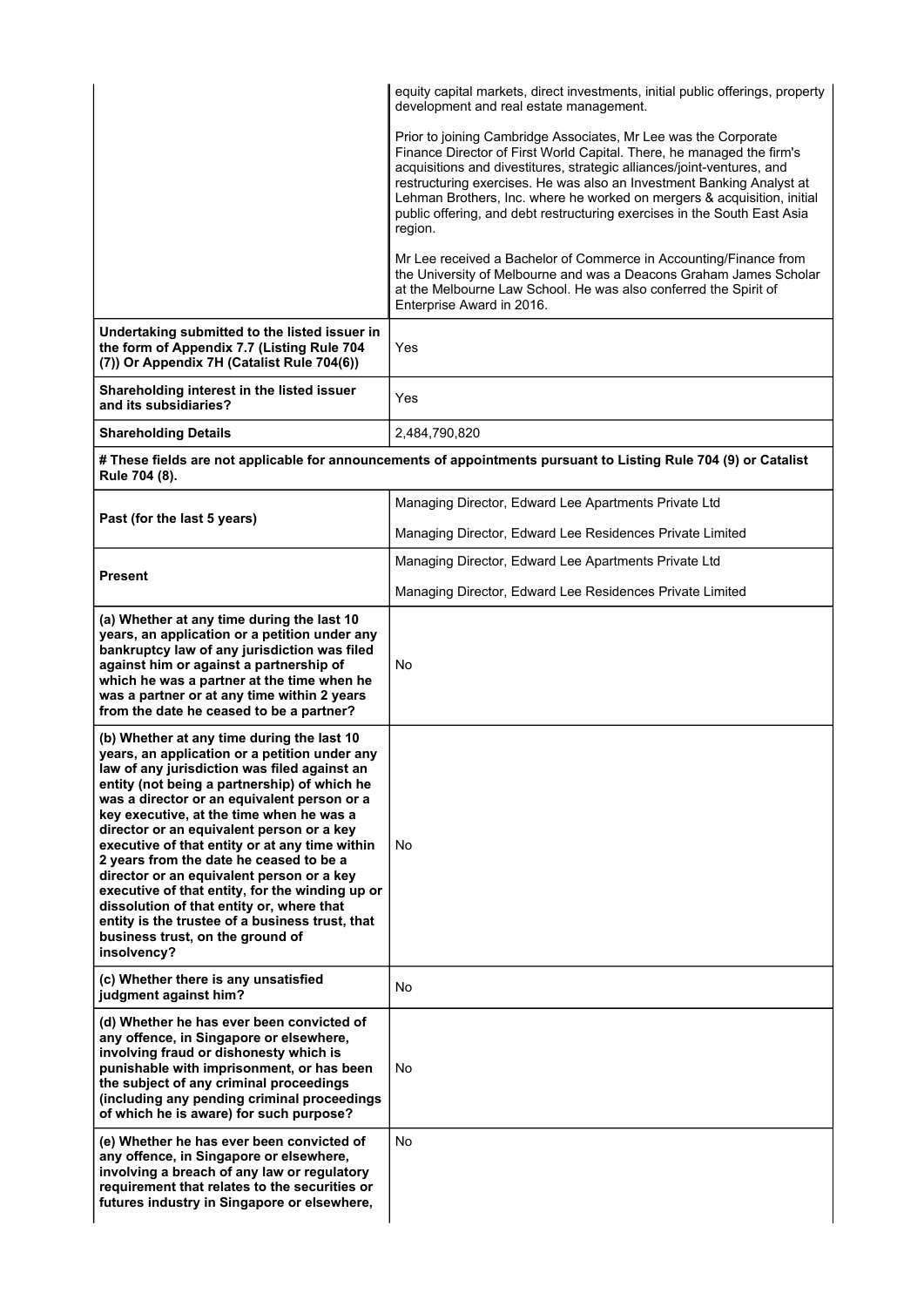| or has been the subject of any criminal<br>proceedings (including any pending criminal<br>proceedings of which he is aware) for such<br>breach?                                                                                                                                                                                                                                                                                                                                                                                                                                            |                                                                                                           |
|--------------------------------------------------------------------------------------------------------------------------------------------------------------------------------------------------------------------------------------------------------------------------------------------------------------------------------------------------------------------------------------------------------------------------------------------------------------------------------------------------------------------------------------------------------------------------------------------|-----------------------------------------------------------------------------------------------------------|
| (f) Whether at any time during the last 10<br>years, judgment has been entered against<br>him in any civil proceedings in Singapore or<br>elsewhere involving a breach of any law or<br>regulatory requirement that relates to the<br>securities or futures industry in Singapore<br>or elsewhere, or a finding of fraud,<br>misrepresentation or dishonesty on his part,<br>or he has been the subject of any civil<br>proceedings (including any pending civil<br>proceedings of which he is aware) involving<br>an allegation of fraud, misrepresentation or<br>dishonesty on his part? | No                                                                                                        |
| (g) Whether he has ever been convicted in<br>Singapore or elsewhere of any offence in<br>connection with the formation or<br>management of any entity or business trust?                                                                                                                                                                                                                                                                                                                                                                                                                   | No                                                                                                        |
| (h) Whether he has ever been disqualified<br>from acting as a director or an equivalent<br>person of any entity (including the trustee of<br>a business trust), or from taking part directly<br>or indirectly in the management of any entity<br>or business trust?                                                                                                                                                                                                                                                                                                                        | No                                                                                                        |
| (i) Whether he has ever been the subject of<br>any order, judgment or ruling of any court,<br>tribunal or governmental body, permanently<br>or temporarily enjoining him from engaging<br>in any type of business practice or activity?                                                                                                                                                                                                                                                                                                                                                    | No                                                                                                        |
| elsewhere, of the affairs of :-                                                                                                                                                                                                                                                                                                                                                                                                                                                                                                                                                            | (j) Whether he has ever, to his knowledge, been concerned with the management or conduct, in Singapore or |
| (i) any corporation which has been<br>investigated for a breach of any law or<br>regulatory requirement governing<br>corporations in Singapore or elsewhere; or                                                                                                                                                                                                                                                                                                                                                                                                                            | No                                                                                                        |
| (ii) any entity (not being a corporation)<br>which has been investigated for a breach of<br>any law or regulatory requirement governing<br>such entities in Singapore or elsewhere; or                                                                                                                                                                                                                                                                                                                                                                                                     | No                                                                                                        |
| (iii) any business trust which has been<br>investigated for a breach of any law or<br>regulatory requirement governing business<br>trusts in Singapore or elsewhere; or                                                                                                                                                                                                                                                                                                                                                                                                                    | No                                                                                                        |
| (iv) any entity or business trust which has<br>been investigated for a breach of any law or<br>regulatory requirement that relates to the<br>securities or futures industry in Singapore<br>or elsewhere, in connection with any matter<br>occurring or arising during that period when<br>he was so concerned with the entity or<br>business trust?                                                                                                                                                                                                                                       | No                                                                                                        |
| (k) Whether he has been the subject of any<br>current or past investigation or disciplinary<br>proceedings, or has been reprimanded or<br>issued any warning, by the Monetary<br>Authority of Singapore or any other<br>regulatory authority, exchange, professional<br>body or government agency, whether in<br>Singapore or elsewhere?                                                                                                                                                                                                                                                   | No.                                                                                                       |
| Any prior experience as a director of a listed<br>company?                                                                                                                                                                                                                                                                                                                                                                                                                                                                                                                                 | Yes                                                                                                       |